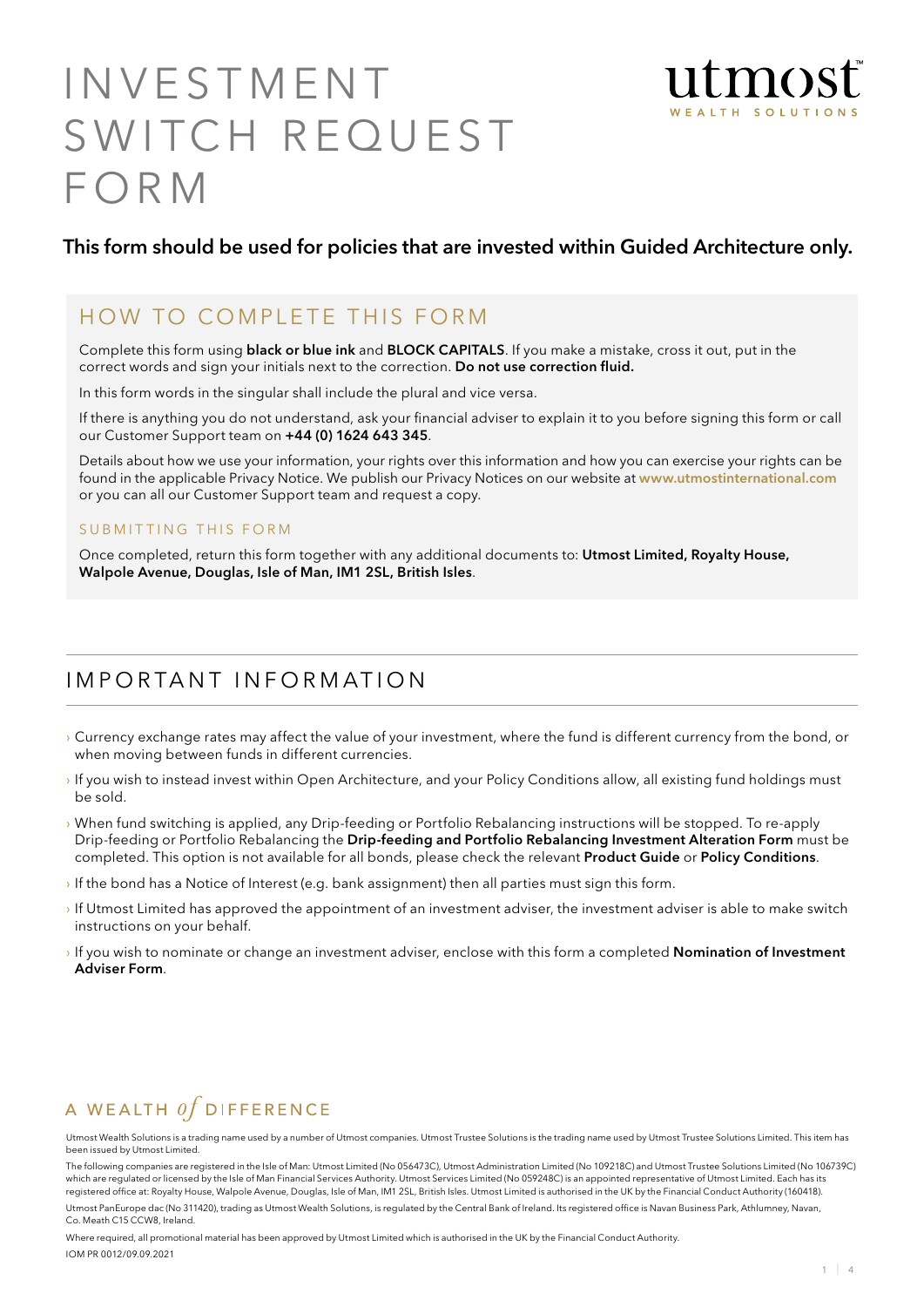| A           | POLICY DETAILS                                              |  |  |                                 |  |  |  |  |  |  |
|-------------|-------------------------------------------------------------|--|--|---------------------------------|--|--|--|--|--|--|
| $\mathbf 1$ | Policy number                                               |  |  |                                 |  |  |  |  |  |  |
|             | 2 Policyholder(s)                                           |  |  |                                 |  |  |  |  |  |  |
|             | 3 Address                                                   |  |  |                                 |  |  |  |  |  |  |
|             |                                                             |  |  |                                 |  |  |  |  |  |  |
|             |                                                             |  |  |                                 |  |  |  |  |  |  |
|             | Postcode                                                    |  |  | $\hspace{0.1mm}-\hspace{0.1mm}$ |  |  |  |  |  |  |
| 4           | Telephone number (Including<br>international dialing codes) |  |  |                                 |  |  |  |  |  |  |

#### B INVESTMENT SWITCH DETAILS

#### B1 SWITCHING TO OPEN ARCHITECTURE ONLY

#### Complete only when transferring investment from Guided to Open Architecture.

Depending on your policy conditions, and if your policy value exceeds £50,000 (or currency equivalent), you may be able to change your investment from Guided to Open Architecture, meaning that you could invest in a wide range of external funds offered by many of the world's major investment management groups.

In order to invest in Open Architecture, all existing fund holdings would be sold and a dealing account created to manage trades and debit charges.

When considering transferring your investment to Open Architecture it is important you are aware that additional charges for administration, dealing and payment charges will be applied.

#### Before submitting an instruction to transfer your investment to Open Architecture, please contact our Customer Support team on +44 (0) 1624 643345. They will be able to confirm whether your policy conditions allow investment on this basis and can provide further information on the increased charges that would apply to your policy.

I/we confirm that this policy should be transferred to invest entirely in Open Architecture and am/are aware of the increased charges which will apply

|                                                                      | $\rightarrow$ Where this form requests investment into Open Architecture funds and the above has not |
|----------------------------------------------------------------------|------------------------------------------------------------------------------------------------------|
| been completed, it will result in a delay to fund sale and purchase. |                                                                                                      |

- $\rightarrow$  As the creation of a dealing account will take time, this instruction will take longer than usual to process.
- › When investing in Open Architecture, all charges and any withdrawals will be taken from your dealing account. It is important you consider how you would like to manage this in order to avoid an overdrawn balance and incurring debit interest. Please refer to our Guide to Investment Options or contact us on +44 (0) 1624 643345 for more information.

 $\overline{Q}$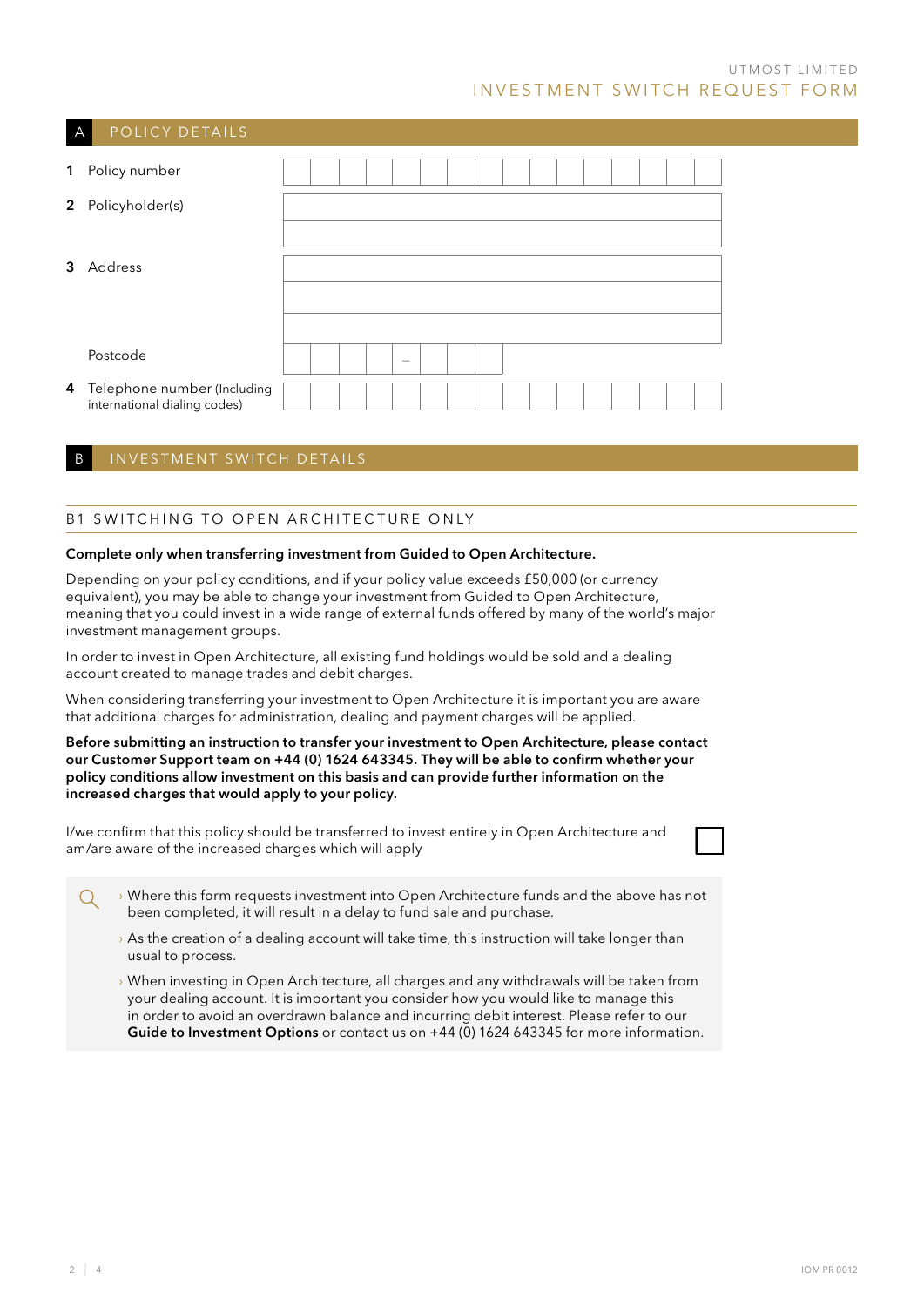#### B2 REGULAR PREMIUM ACCOUNT ONLY

#### Complete only where your policy is a Regular Premium Account.

Where your policy continues to pay a regular premium, it is possible to amend your current holdings as well as update where you would like future premiums to be invested.

It is important you confirm below what this instruction is for. Where this is not confirmed it will result in a delay to changes to your investment.

The following instruction is for (please tick one):

|  |  | Existing h |  |
|--|--|------------|--|
|  |  |            |  |

holdings only

Exiting holdings and future premiums

Future premiums only

#### B3 REQUEST TO CARRY OUT A SWITCH

I/we request Utmost Limited to carry out the investment switch detailed below:

| Full name of existing fund to be sold | Fund reference<br>or SEDOL number |  | % to be<br>sold | This figure<br>must be a % and<br>not a cash value. |  |
|---------------------------------------|-----------------------------------|--|-----------------|-----------------------------------------------------|--|
|                                       |                                   |  |                 |                                                     |  |
|                                       |                                   |  |                 |                                                     |  |
|                                       |                                   |  |                 |                                                     |  |
|                                       |                                   |  |                 |                                                     |  |
|                                       |                                   |  |                 |                                                     |  |
|                                       |                                   |  |                 |                                                     |  |
|                                       |                                   |  |                 |                                                     |  |
|                                       |                                   |  |                 |                                                     |  |
|                                       |                                   |  |                 |                                                     |  |
|                                       |                                   |  |                 |                                                     |  |
|                                       |                                   |  |                 |                                                     |  |
|                                       |                                   |  |                 |                                                     |  |

| Full name of fund to be purchased | Fund reference<br>or SEDOL number |  |  | % to be<br>purchased | This figure<br>must be a % and<br>not a cash value. |  |
|-----------------------------------|-----------------------------------|--|--|----------------------|-----------------------------------------------------|--|
|                                   |                                   |  |  |                      |                                                     |  |
|                                   |                                   |  |  |                      |                                                     |  |
|                                   |                                   |  |  |                      |                                                     |  |
|                                   |                                   |  |  |                      |                                                     |  |
|                                   |                                   |  |  |                      |                                                     |  |
|                                   |                                   |  |  |                      |                                                     |  |
|                                   |                                   |  |  |                      |                                                     |  |
|                                   |                                   |  |  |                      |                                                     |  |
|                                   |                                   |  |  |                      |                                                     |  |
|                                   |                                   |  |  |                      | Percentage of                                       |  |
|                                   |                                   |  |  |                      | purchased fund<br>must equal 100%.                  |  |

Total 100%